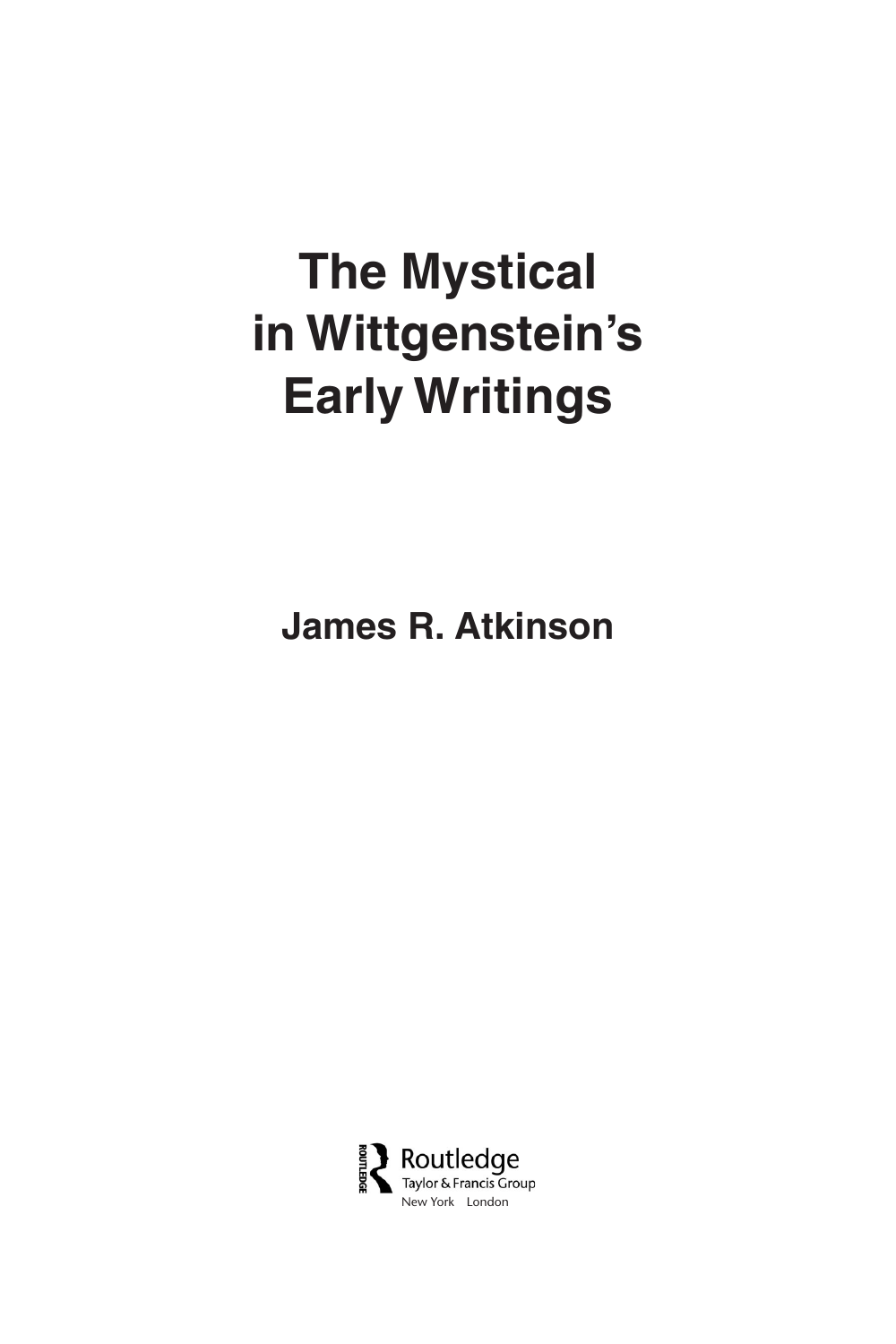# **9 Nonsense and Two Interpretations of the** *Tractatus*

Russell states in his Introduction to the *Tractatus* that Wittgenstein "manages to say a great deal about what cannot be said" (p. 22). Russell has in mind here the final two passages of the *Tractatus* where Wittgenstein says that the propositions of his book serve as elucidations, that one who understands his thoughts in the text will recognize them as nonsense (6.54) at which point one will pass over what cannot be said in silence (7). Russell's concern is that Wittgenstein uses silence as a loophole through the hierarchy of languages, that is, the theory of types we examined in Chapter 4. His second concern is that Wittgenstein takes whole subjects, ethics for example, and places them in a mystical and inexpressible region, yet is capable of expressing his ethical opinions. If Russell's comments are correct, a second problem for Wittgenstein is that he appears to present a doctrine, while claiming at 4.112 that philosophy is not a doctrine. In the same passage, he states that philosophy is an activity. Wittgenstein intends to engage the reader in an activity that will bring him to the realization that philosophical propositions only add confusion to the problems of philosophy. However, by transcending the propositions that lure one into philosophical discourse, including the propositions of the text, one will come to see the world aright (6.54). In coming to see the world in this way we discover the meaning and significance of Wittgenstein's claim that what cannot be spoken about must be passed over in silence (7).

In previous chapters we employed a working definition of nonsense in order to express by words what cannot be put into words. The basis of this definition was that while sense includes all propositions that correspond to reality, nonsense are those propositions that do not, such as metaphysical statements. However, if we define sense as what corresponds to reality, we have sense in terms of propositions (*Wirklichkeit*) and sense that cannot be expressed in words (*Realität*). In this chapter we shall work to achieve a sharper definition of these distinctions by considering the debate surrounding the meaning of 6.54 and 7 among Wittgenstein scholars. I shall argue that the nature of this discussion has fallen into two camps. On one hand there is a school of thought that takes a metaphysical interpretation of these passages. The proponents of this school feel that the passages on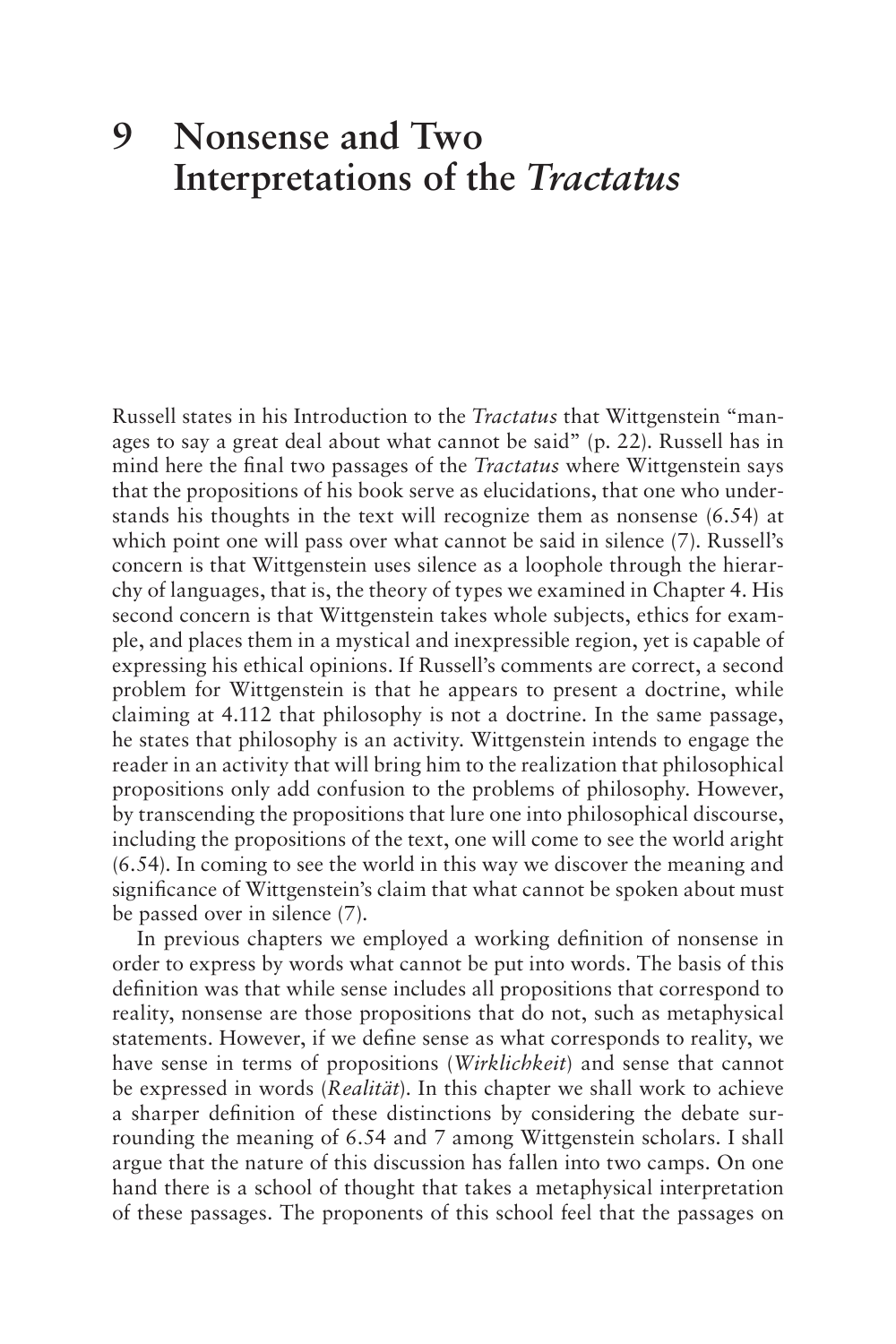nonsense suggest there is something that lies outside language. The two thinkers I shall consider who support this view are G. E. M. Anscombe and P. M. S. Hacker. Opposing the metaphysical view are Cora Diamond and James Conant who take the passages on nonsense literally. They reject the notion that there is any form of metaphysics present in the *Tractatus*. Although both views offer important insights into understanding Wittgenstein's thoughts in the *Tractatus*, the purpose of this chapter is to show that each provides an incomplete picture of Wittgenstein's views. In both camps there is the question of what can be taken away from the text. In other words, when the ladder has been climbed (6.54) is there something metaphysical to be seen, as the metaphysical interpretation would argue, or do we simply toss away the ladder to be left with meaningless nonsense? I shall reject both of these views. With regard to the question, "What can be taken away from the text?" it must be clear that we cannot take away a doctrine of any kind. The fact that Wittgenstein rejects the notion that philosophy contains doctrines undermines a metaphysical reading of the text, but I shall argue this does not mean that we are left with a meaningless vacuum. Rather, my position will be that the passages on the mystical do not support either view of the *Tractatus*. I shall conclude that the aim of the text, (to set limits to the expressions of thought, (Preface)) reaches its conclusion at 6.54 with the passage that states when the ladder has been climbed and the propositions of the text have been transcended one sees the world aright. I shall argue that when one sees the propositions of the text as nonsense and transcends them, one sees the world as a limited whole. This perception is the mystical (6.45).

The centre of debate in this chapter will be two points of interpretation. The first is whether there is something metaphysical outside either the world or language. The passages that suggest this view are found at 6.41 and 6.522. At 6.41 Wittgenstein states, "The sense of the world must lie outside the world" and at 6.522 he claims, "There are, indeed, things that cannot be put into words. They *make themselves manifest*." The second point of debate concerns the interpretation of Wittgenstein's use of the word "nonsense" as found at 6.54, "My propositions serve as elucidations in the following way: anyone who understands me eventually recognizes them as nonsensical". At issue in these passages is whether there is something significant that lies outside what can be said. We begin with two accounts of a metaphysical interpretation of the *Tractatus*.

# **G. E. M. ANSCOMBE'S METAPHYSICAL READING OF THE** *TRACTATUS*

I shall take the use of the term "metaphysical reading" to mean that certain passages in the *Tractatus* are interpreted in such a way as to suggest that there exists a transcendental reality outside the world. Inherent in the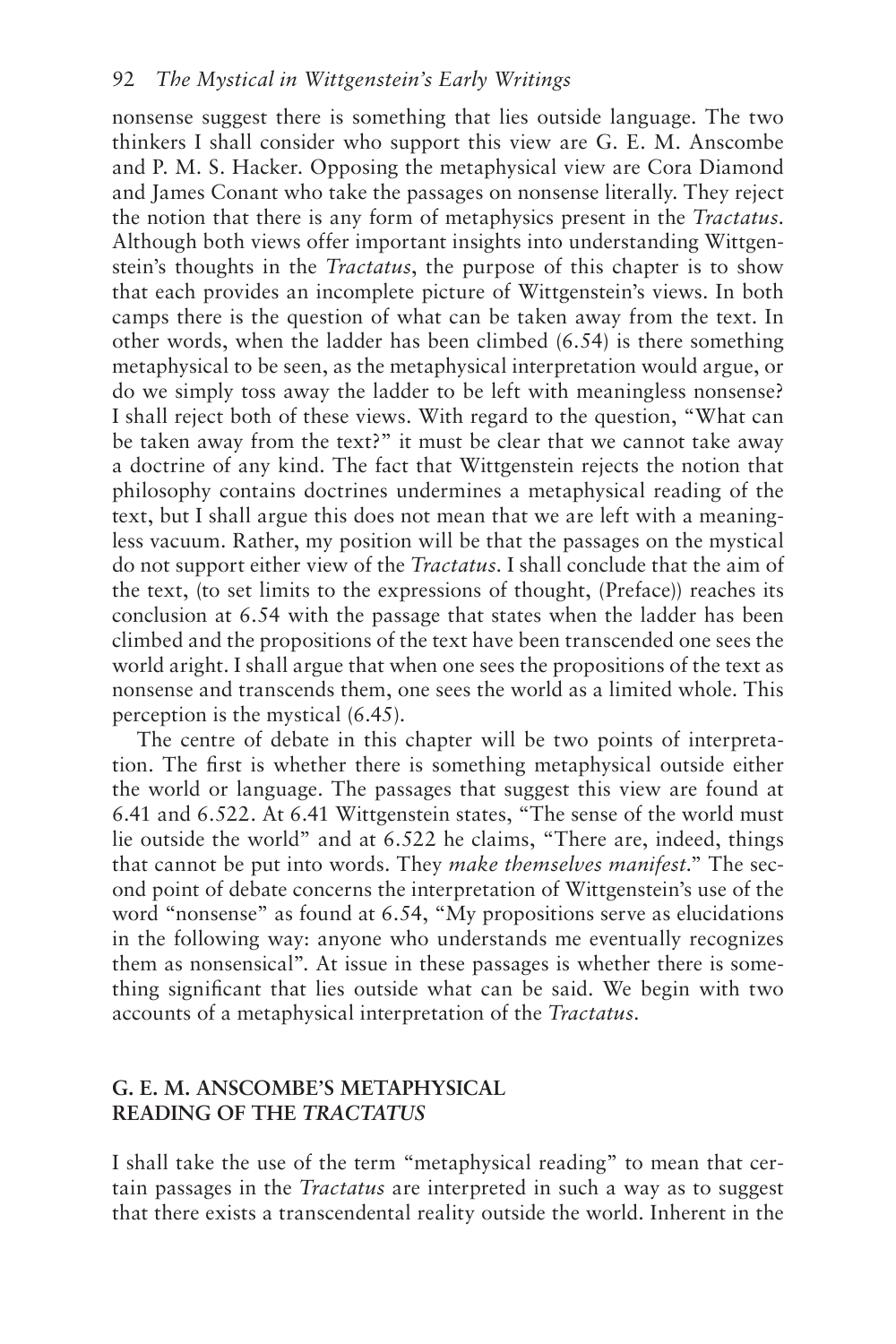nature of this view is the belief in a two-worlds picture of reality; that is, there exists the world of propositions and facts and the world of the transcendental. Proponents of a metaphysical reading of the *Tractatus* cite 6.41 and 6.522 to support their claim. A literal reading of these passages seems to support their view. Let us begin with Anscombe and the passage at 6.41.

The sense of the world must lie outside the world. In the world everything is as it is and everything happens as it does happen: *in* it no value exists—and if it did exist, it would have no value.

If there is any value that does have value, it must lie outside the whole sphere of what happens and is the case. For all that happens and is the case is accidental.

What makes it non-accidental cannot lie *within* the world, since if it did it would itself be accidental.

It must lie outside the world.

In *An Introduction to Wittgenstein's Tractatus* (IWT, 170) G. E. M. Anscombe links the passage at 6.41 with 6.432, "God does not reveal himself in the world". Her point is that God is not in the world of accidental things. Following Wittgenstein's thoughts on the picture theory, she claims that if a proposition and its negation are both possible, that whatever is the case is accidental. She then asks, if what is the case is accidental, why does Wittgenstein mention the non-accidental (IWT, 171)? The answer to this question, she claims, lies with understanding what Wittgenstein says about the will. She believes that the most important remark he makes on this point is found at 6.4321: "The facts all contribute to setting the problem, not to its solution". Her argument is that facts do not contribute to the solution because they are concerned with "good and evil and the good or evil character of what is good or evil" (ibid.). The good and evil character of what is good or evil, she states, is non-accidental, and doing so links ethics to God. It is important to note the distinction she makes between good and evil and the good or evil character of good or evil because it indicates that a metaphysical interpretation lies behind her comment. That is, Anscombe sees good and evil acts separate from the nature of good and evil from which they are products. This separation implies a metaphysics that we find in her discussion on the transcendental, or "transcendentals" as she refers to them. Although she does not provide us with a definition of the transcendental, she includes logic, ethics, aesthetics and the mysticism. (IWT, 172–173).

Let us begin with Anscombe's use of the term "mysticism". In Wittgenstein's three references to the mystical in the *Tractatus* he never uses the term "mysticism". Anscombe's mistaken use of the word 'mysticism' in place of Wittgenstein's term 'the mystical' implies that he is referring to a body of beliefs held by mystics. Moreover, the use of the term 'mysticism' is not consistent with the text, especially at 4.112 where Wittgenstein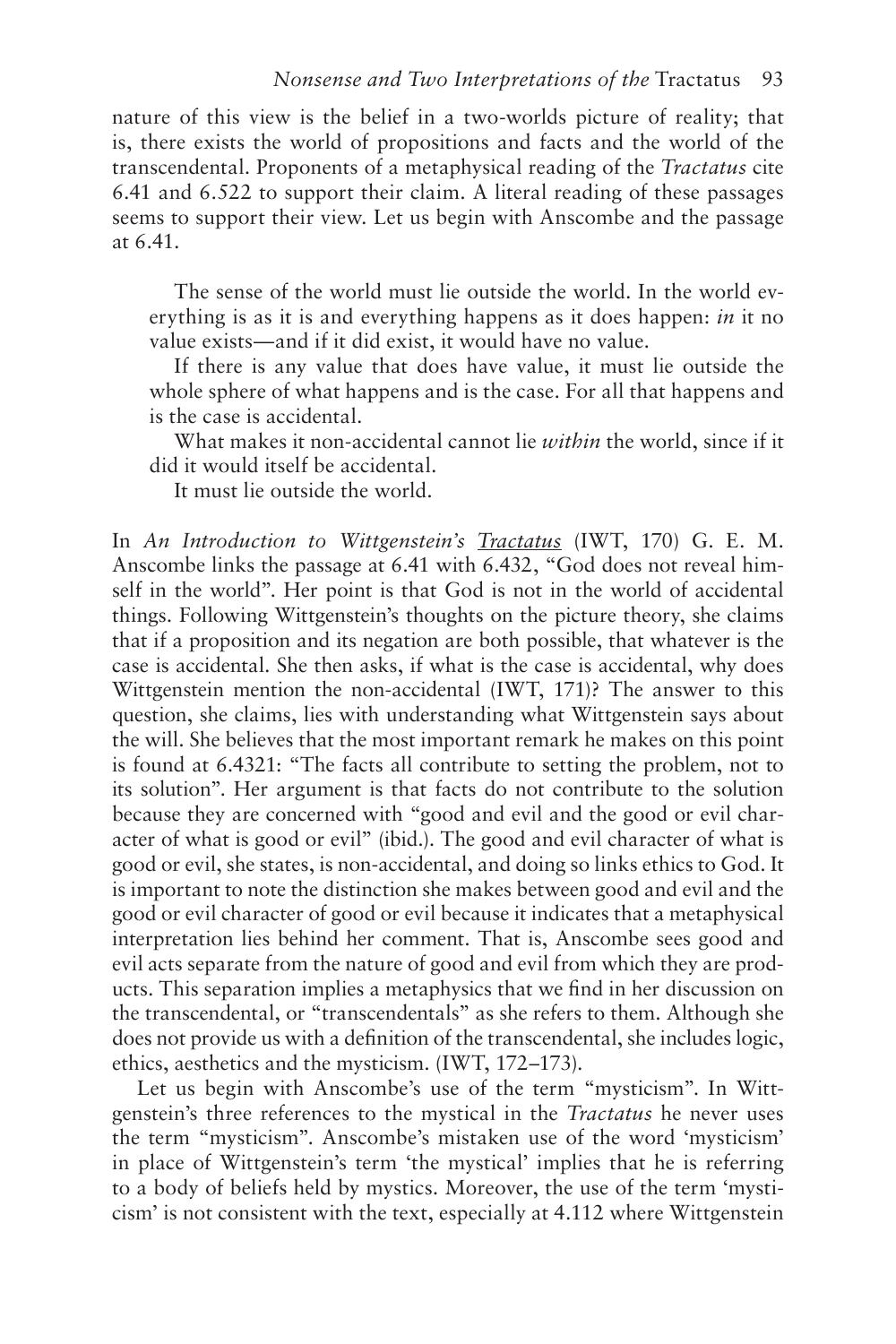#### 94 *The Mystical in Wittgenstein's Early Writings*

states that philosophy is not a doctrine. A second unusual term she uses is "transcendentals". The plural form of transcendental implies that something exists outside language, owing to the fact that what exists outside can be counted. However, this is not the case. If we take what is referred to in the *Tractatus* as being outside language, there is nothing that can be said about it. It cannot be expressed in words, even to say that it is singular, plural or that it exists.

Anscombe's intention to draw a connection between the transcendental and logic is to show that the propositions of logic "shew something that pervades everything sayable and is itself unsayable" (IWT, 166). However, her confusing the statement that "Logic is transcendental" (6.13) with propositions of logic, which represent the scaffolding of the world (6.124), suggests she believes the *Tractatus* contains a doctrine. Contrary to Anscombe's view, logic is not a doctrine but a "mirror-image of the world" (6.13). Wittgenstein's point at 6.124 is that propositions of logic describe the limits of the world, which are mirrored in logic. Anscombe's suggestion that logic is transcendental suggests that logic has a metaphysical quality; that is, it shows something common to everything that is sayable.

We turn now to Anscombe's thoughts on the will and ethics. She states that Wittgenstein claims the subject of ethics is the will, which is independent of the world. Good and bad acts of the will, she adds, alter the limits of the world, not the facts. Wittgenstein stresses one cannot talk about the will as the subject of ethical attributes. However, Anscombe believes that this part of the *Tractatus* is clearly wrong (IWT, 171). She believes that actions can be predicated as either good or bad (IWT, 172). However, she misses Wittgenstein's point that the will is outside the world and language (6.373). The "I" that is the subject of the will is transcendental. It is outside and cannot be known as one knows the objects one confronts, including one's body and psychological self (NB, 80). Wittgenstein states that one cannot "speak about the will in so far as it is the subject of ethical attributes" (6.432). In the same vein one cannot talk about the transcendental. At 6.42 Wittgenstein states that the transcendental cannot be put into words. I think we must take this claim at face value; there is nothing that can be said about the transcendental, not even to say that it exists. At 6.53 we read that the correct method of philosophy is to say nothing but what can be said. These propositions tell us how the world is. They are the propositions of natural science. However, philosophy has nothing to do with natural science (ibid.). The passage at 6.53 continues to state that if anyone wanted to say anything metaphysical, that it should be shown to him that such propositions do not give a meaning to certain signs. That is, such signs fail to correspond to reality. Signs that try to say something about what cannot be said are what Wittgenstein refers to as nonsensical. We will now consider two interpretations of nonsense, beginning with P.M.S. Hacker's opinion that the references to nonsense refer to illuminating nonsense.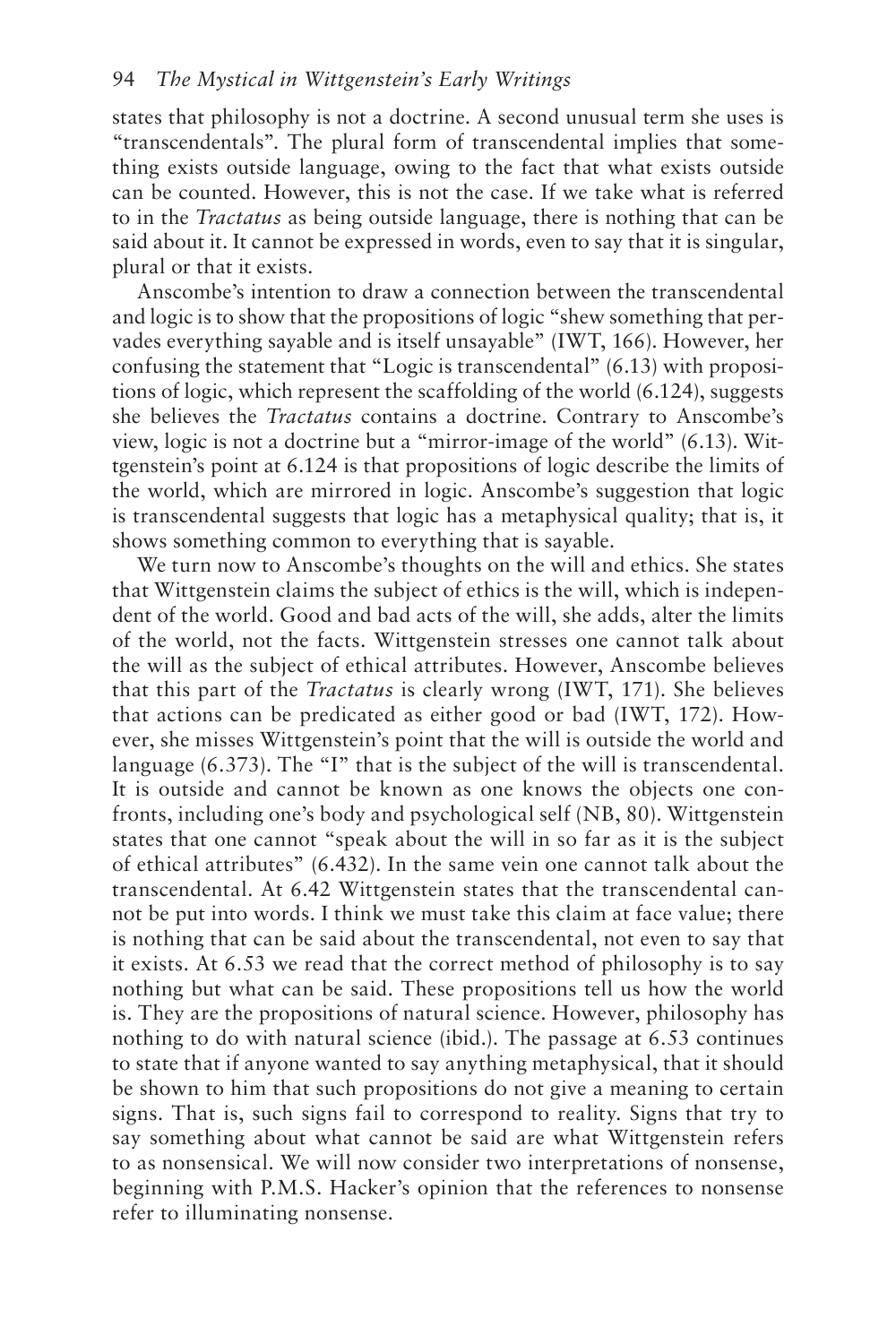# **P. M. S. HACKER'S METAPHYSICAL INTERPRETATION OF THE** *TRACTATUS*

While the claim at 6.41 does not support a metaphysical reading of the *Tractatus*, a literal reading of 6.522 (There are things that cannot be put into words that show themselves) presents a stronger claim for this view. This is Hacker's position in his essay "Was He Trying To Whistle It" (in Cary and Read (eds.), *The New Wittgenstein*, NW). In this essay he offers a two–worlds interpretation of the *Tractatus* in which one world is what cannot be put into words and the other is what shows itself. Hacker claims that the passage at 6.522 is "a leitmotif running through the whole of the *Tractatus*" (NW, 353). He cites Wittgenstein's Preface as the starting point for his two-worlds interpretation of the *Tractatus*: "What can be said at all can be said clearly, and what we cannot talk about we must pass over in silence". In addition to these opening remarks to the *Tractatus*, Hacker refers to the closing passage that states the following: "What we cannot speak about we must pass over in silence" (7). His point is that the limits of language are such that there are things of which we can speak and a world of things of which we cannot speak. Corresponding to these two worlds are the truths of which we can speak and the "numerous truths that seemingly cannot be stated, but nevertheless are apparently asserted in the course of the *Tractatus*" (NW, 353). Hacker's arguments hinge on the fact that the *Tractatus* presents us with a two-worlds view of knowledge and reality. He understands this two-worlds view in terms of a harmony between representation and what is represented. He attributes a Leibnizian (pre-established harmony) strain of thought to Wittgenstein's notion of representation and what is represented (ibid.). However, I shall argue that this two-worlds view of the *Tractatus* is not consistent with Wittgenstein's views on what is outside the world. Moreover, Hacker neglects to mention that the passage at 6.522 states that what shows itself is the mystical. It is this mystical reading that I shall offer in place of Hacker's metaphysical interpretation.

#### **METAPHYSICS AND NONSENSE**

I shall consider three objections to Hacker's two-worlds view. First, what lies outside of language cannot be said to exist. Second, at 6.4312 Wittgenstein states that the solution to the riddle of life lies outside space and time. Third, at 6.44 Wittgenstein draws a distinction between "how the world is" and "that that is".

The objection I shall present to Hacker's metaphysical interpretation of the *Tractatus* stems from the Preface: "What can be said at all can be said clearly, and what cannot be said and what we cannot talk about we must pass over in silence". Hacker draws from this passage that the "very nature of language" is such that there are things that cannot be stated or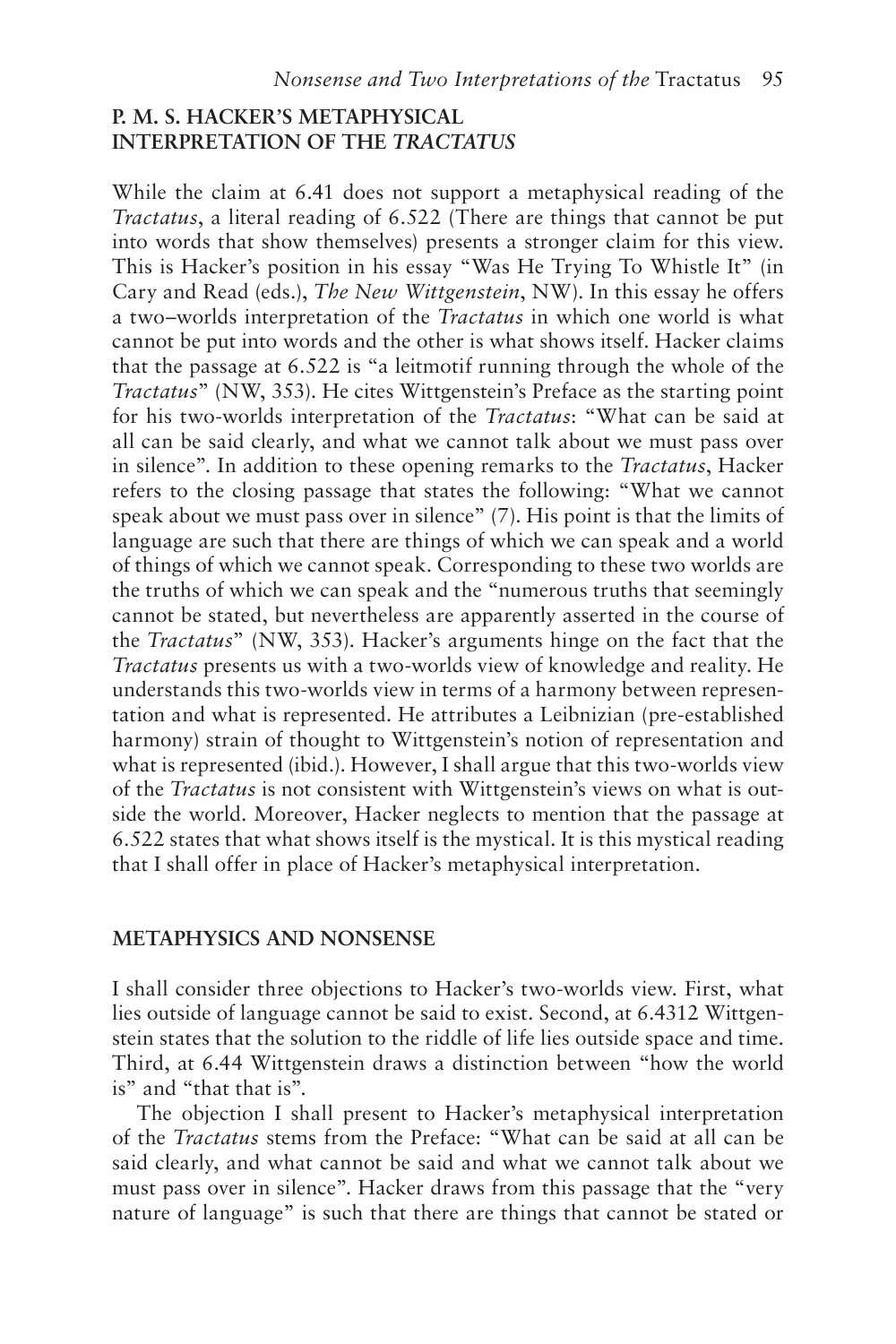described but are "in some sense shown by language" (NW, 353). From this interpretation he believes that the *Tractatus* contains truths that cannot be stated but are asserted throughout the book. In other words Hacker links "things" that cannot be said with "truths" found in the *Tractatus*. In Hacker's view the *Tractatus* contains truths that are found in language and truths that cannot be said. While Hacker's interpretation seems to be consistent with 6.522, he fails to acknowledge that the *Tractatus* does not contain truths. At 4.112 Wittgenstein states that philosophy is not a doctrine. In other words the book does not contain anything that can be said to hold true. Hacker is correct to say that the aim of the book is to say clearly what can be said and what cannot be said must be passed over in silence. However, we must take what cannot be said literally. The notion that there are truths that can be said and truths that cannot be said is a notion that exists in language. The distinction between what can and cannot be said is also a notion that exists only in language. The same applies to Hacker's reference that there are things that cannot be said. The notion of a thing is a thing in language. From the viewpoint that nothing can be said, there are neither truths nor things. The discussion falls silent. However, for Hacker even the topic of nonsense does not fall silent, as we shall now consider.

# **NONSENSE**

The next point to be discussed from Hacker's interpretation of the *Tractatus* is 6.54, in particular the question of nonsense. The entire passage reads as follows.

My propositions serve as elucidations in the following way: anyone who understands me eventually recognizes them as nonsensical, when he has used them- as steps—to climb up beyond them. (He must, so to speak, throw away the ladder after he has climbed up it).

Along with Hacker's two-worlds view of the *Tractatus*, we find a similar distinction in his beliefs on the two types of nonsense he thinks can be found in the text. *In Insight and Illusion* (I&I) Hacker refers to the two types of nonsense as illuminating and misleading. The purpose of illuminating nonsense is to "guide the attentive hearer or reader to apprehend what is shown by other propositions which do not purport to be philosophical; moreover, it will intimate to those who grasp what is meant, its own illegitimacy" (I&I, 18). In contrast, misleading nonsense is the result of saying things that can only be shown  $(1&1, 19)$ . Hacker stresses the first part of 6.54, where Wittgenstein states that his propositions serve as elucidations. He believes that although many of the propositions in the *Tractatus* are nonsense, they serve to elucidate the logical structure of language in order that one can see "the illegitimacy of the pseudo-propositions of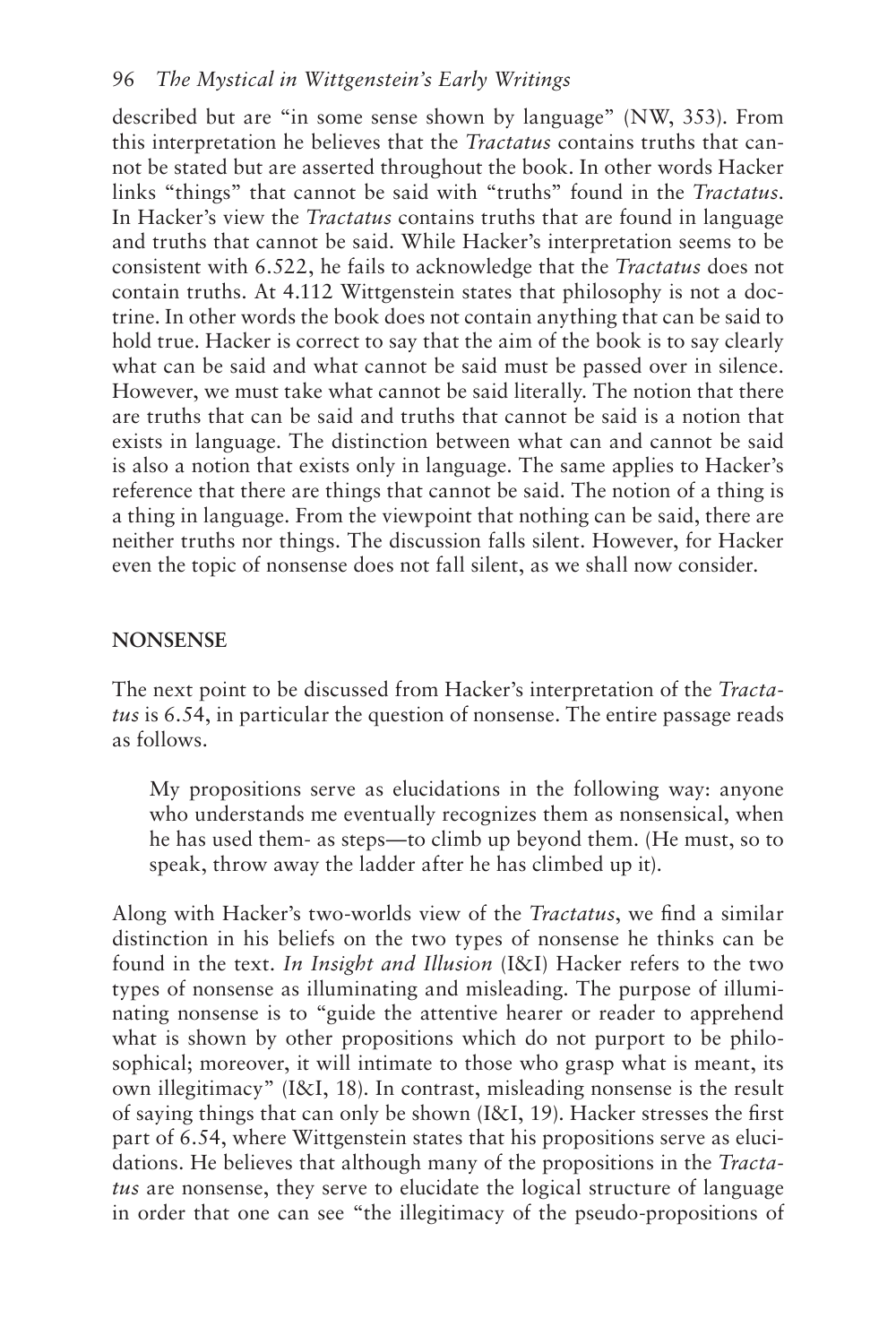the *Tractatus*" (I&I, 30). Here Hacker points out that although illuminating nonsense says nothing about the world, it can reveal certain qualities of logic that cannot be shown otherwise. On the other hand, meaningless nonsense refers to propositions that do not say anything. In Hacker's view, if we are not to see the *Tractatus* as a body of absurd or foolish statements, we must understand the propositions of the text in the sense of the former, illuminating nonsense. We now turn to the objection to Hacker's views on illumination nonsense as found in Cora Diamond's thoughts on Wittgenstein's notion of nonsense.

#### **CORA DIAMOND**

Cora Diamond refers to the notion of illuminating nonsense or some feature of reality that cannot be put into words as "chickening out" (*The Realistic Spirit*, RS, 181). Diamond argues that the passages in the *Tractatus* on nonsense should be read literally. She objects to Hacker by maintaining that we should take Wittgenstein at his word when he states that there is no deeper or dual meaning to nonsense; rather, it is nonsense and nothing else. She maintains that the meaning of the passage at 6.54 is unequivocal in stating that after one has thrown away the ladder there is no truth to be gained.

If you read the *Tractatus* this way, you think that, after the ladder is thrown away, you are left holding on to some truths about reality, while at the same time denying that you are actually *saying* anything about reality. (RS, 182)

Diamond emphasizes the word "saying" in this quotation to stress that the distinction between showing and saying does not say anything about what can only be shown. To read the *Tractatus* in the spirit of not chickening out is to abandon all attempts to "take seriously the language of 'features of reality'" (RS, 181). Diamond argues that for Wittgenstein, philosophical talk is useful at times, but it is "in the end to be let go of and honestly taken to be real nonsense, plain nonsense, which we are not in the end to think of as corresponding to an ineffable truth" (ibid.). Diamond adds that a false notion of the "it" of metaphysics finds its way into the language when one wants to use syntactical structures in the form of "A is a such-and such". Syntactical constructions of this kind falsely lead one to think in terms of two possibilities: "it is sayable, it is not sayable" (RS, 198). The dissolution of this contrast of expressions leaves one with the sentence structure "A is an object" meaning nothing at all. To grasp what one wants to say means that it shows itself in language. To show itself in this way "is to cease to think of it as an inexpressible content: that which you were trying to say" (ibid.).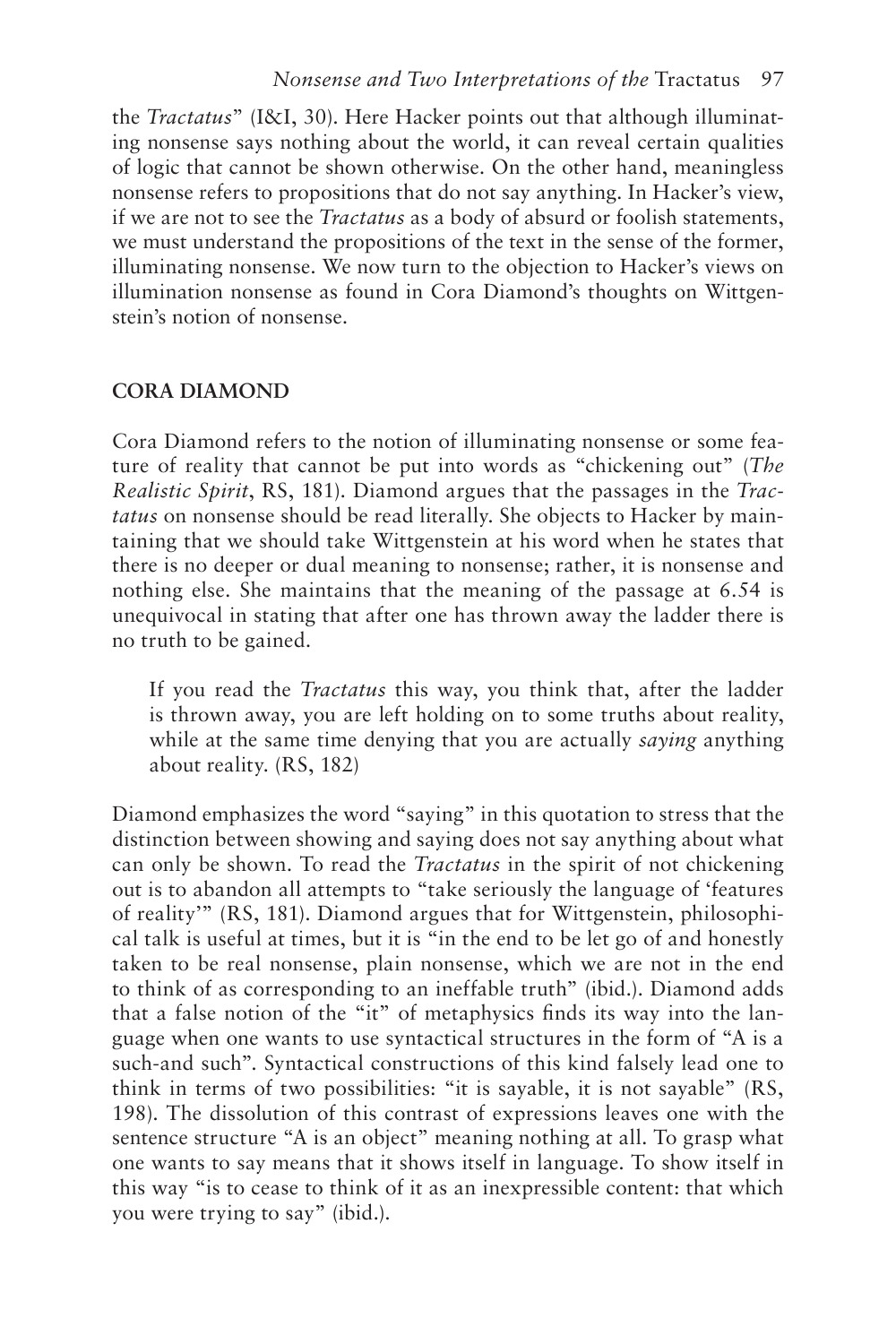#### 98 *The Mystical in Wittgenstein's Early Writings*

Diamond rejects both the kind of thinking that we find in Hacker that sees nonsense in terms of meaningless and illuminating nonsense, and the positivist's interpretation of nonsense that imposes severe limitations on meaning. This positivist's view we find in Carnap who argues that all propositions are analytic, but what is not analytic cannot be asserted in a meaningful sentence ("The Elimination of Metaphysics through Logical Analysis of Language", in *Logical Positivism*, LP, 76–77). In Carnap's view, all statements that are included in what he refers to as the normative sciences, (ethics and aesthetics) must be based on empirical criteria. This means that there are no normative sciences for Carnap because such statements are not "factual judgments", but "value judgments", which contain predicates such as "good" or "beautiful". This latter group of judgements he refers to as "pseudo-statements" (LP, 77). In his opinion, what this leaves for philosophy is the method of logical analysis (ibid.). In a negative sense this method eliminates meaningless words and pseudo-statements. In a positive sense it lays the foundation "for factual science and for mathematics" (ibid.). Diamond's strategy around these two interpretations is to emphasize the passage at 6.54: "*anyone who understands me* eventually recognizes them as nonsensical" (italics mine). I have emphasized the phrase "anyone who understands me" to bring us to Diamond's point that in order to understand 6.53 and 6.54 we must see it in terms of the method of his book. This method, she argues, is to demand of the reader that he or she understand Wittgenstein: "You are to understand not the propositions but the author" (NW, 155). Diamond sees the *Tractatus* as a book that moves from a strictly correct method to an understanding of those who utter nonsense. She claims that to come to an understanding of nonsense the book demands the same pattern of movement from the reader (NW, 156). We are now forced to understand the author as opposed to understanding his words or thoughts. The key to this shift in philosophical perspective requires that we engage in a "kind of imaginative activity" that supposes that the readers exercise a capacity "to enter into taking sense for nonsense" (NW, 157). Diamond seems to have an imagination of particular use in mind, which she describes as follows.

If I could not as it were see your nonsense as sense, imaginatively let myself feel its attractiveness, I could not understand you. (NW, 158)

She feels one must enter into the illusion of the text by the imagination. Seeing the nonsense as an illusion, one sees the meaning of the book and perceives the world correctly. However, to enter into the text in this way means to see there is no definite metaphysical "it" in the form of a proposition to be gained. Her understanding of the *Tractatus* is that it frames propositions in such a way that when the reader enters the illusion he or she comes to an understanding of the propositions that attracted him or her into philosophy, and is shown that these problems of philosophy are nonsense. This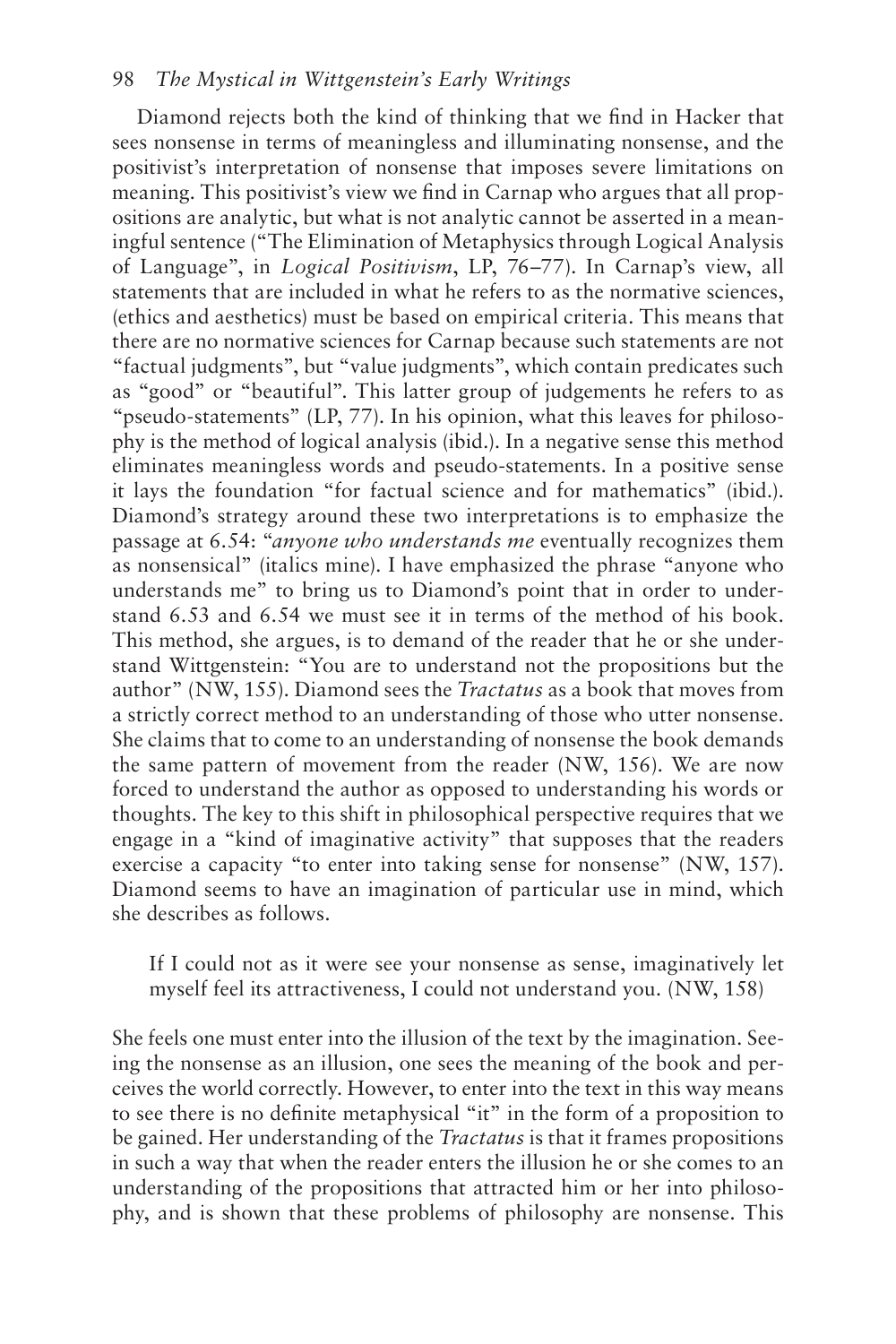activity shows the way out from the original attraction to the propositions of philosophy. According to Diamond, self-understanding marks the point where one is no longer attracted by philosophy, "by their no longer coming out with unframed philosophical nonsense." (NW, 160)

By providing us with a with a view of the *Tractatus* that is consistent with the aim of the book, to draw limits to the expressions of thought, Diamond successfully navigates around the positivist's view that nonsense is simply meaningless statements and the metaphysical view of illuminating nonsense. By showing that the propositions in the text are nonsense, in a therapeutic way, she shows that Wittgenstein's intention is to show the reader the way out from the language that attracted him or her to philosophy. With this strategy she meets Hacker's objection to the positivist's view of nonsense that asks why Wittgenstein would trouble himself to write a book that was merely without meaning. At the same time as she answers Hacker and other similar metaphysical readings to the text, she meets the positivist's interpretation without falling into a metaphysical view of the text. Moreover, she remains consistent to the aim of the *Tractatus* by stating that in entering into the illusion, one discovers the limits of thought and how it allures one into the propositions of philosophy.

#### **OBJECTION TO DIAMOND'S VIEW**

Despite the appeal of Diamond's views in manoeuvring around the positivist and metaphysical readings of the notion of nonsense in the *Tractatus*, she fails to account for passages on the mystical. Moreover, connected to Wittgenstein's thoughts on the mystical are the passages on the solipsistic self and realism that are not consistent with Diamond's thoughts on entering into the illusion that is the world of the *Tractatus*. Both these points will be the subject of the following discussion.

While Diamond is correct in arguing that Wittgenstein seeks to set us free from our desire to seek an "it" in philosophical discourse, she fails to recognize that the aim is not merely to put an end to metaphysical discourse, but to view the world from the outside, *sub specie aeterni.* At 6.44 Wittgenstein states that the mystical is not *how* the world is, but *that* it is. Diamond's account satisfies the first part. That is, through the elimination of the desire to seek the "it" in philosophical discourse, she shows that there is nothing outside the world. This applies to metaphysics, as she demonstrates, and it applies to the mystical. In terms of 6.44, it is consistent with Diamond's view that the mystical is not *how* the world is. However, her account of the *Tractatus* does not consider "*that* the world is". The importance of "*that* the world is" is found in light of 4.115: "[Philosophy] will signify what cannot be said, by presenting clearly what can be said". To restate the objection to Diamond's view I am suggesting in light of 4.115, while she succeeds in signifying what cannot be said, she does not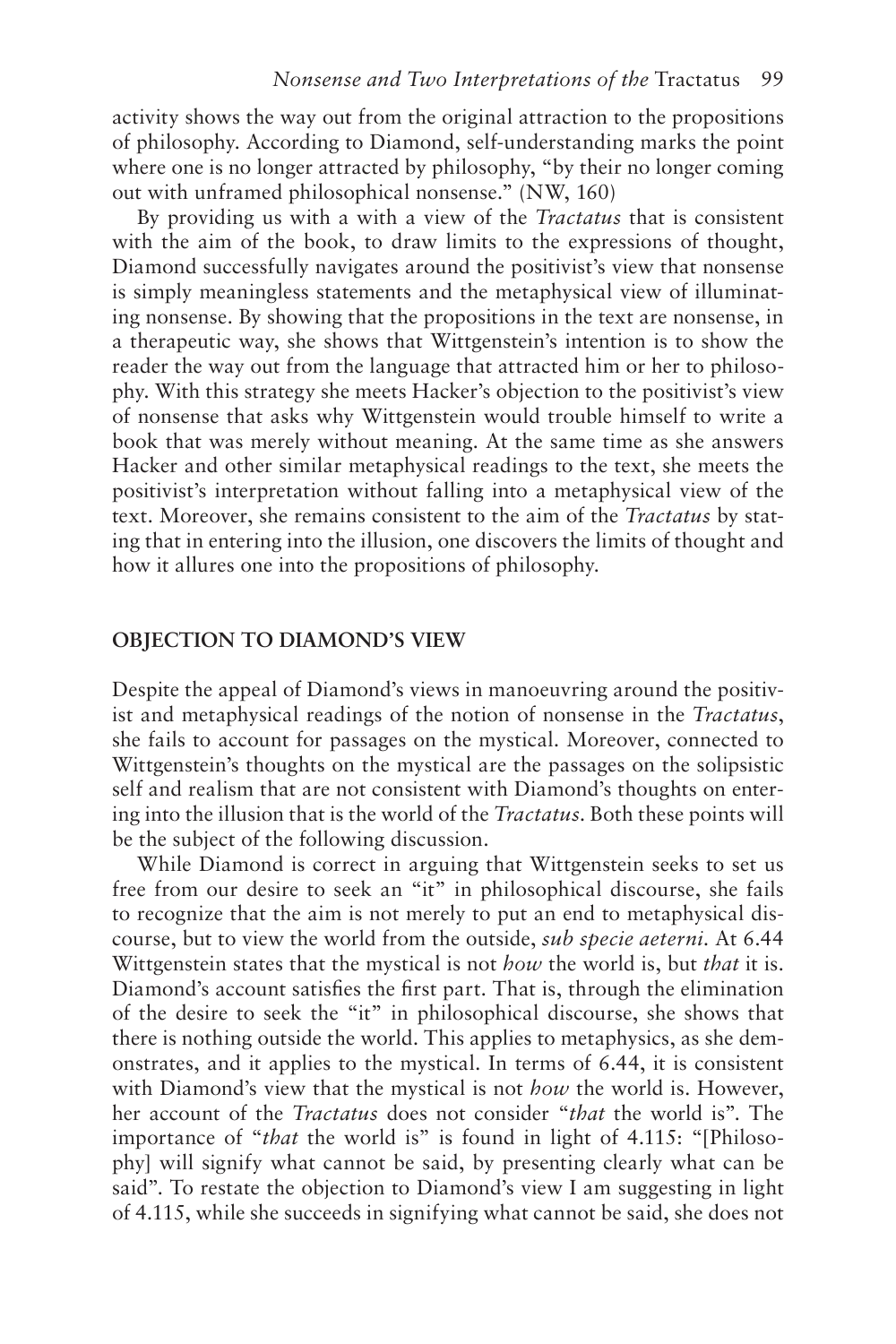acknowledge what philosophy will signify when it has accomplished this. We find that what is signified when what can be said is clearly presented is what cannot be put into words. In light of our discussion in previous chapters, what cannot be put into words refers to "*that* the world is". As we considered in the chapter on the eternal, the present was shown to be what cannot be expressed in words. Moreover, the discussions on the solipsistic self showed that what the solipsistic self means is correct, but it cannot be expressed in words; rather, it shows itself as my world. As we demonstrated in this discussion, the solipsistic self is co-ordinated with *Realität*, which also cannot be put into words. Finally, at 6.522 Wittgenstein states that the mystical is what cannot be put into words, but shows itself. The correlation between the present and *Realität* is that both are the immediate world that is, or to restate it in light of 6.44, that the world is, which is the mystical.

If we take Wittgenstein at his word at 6.54, we do not find the illusion that must be entered, as Diamond claims. Wittgenstein says that his propositions serve as elucidations. Following his claim from his Preface that the book deals with the problems of philosophy, we can say that his propositions are intended to shed light on those problems by showing that they disappear. At 6.41 we learn that the sense of the world lies outside the world; that is, there is no science of ethics. Not only are the answers we seek to philosophical problems outside the world, but "when the answers cannot be put into words, neither can the question be put into words" (6.5), because neither can be framed as a proposition. In terms of language, the problem does not exist (ibid.). Yet, Wittgenstein seems to be saying that there is an unspoken insight at his penultimate statement where he states that his propositions serve as elucidations to a question that cannot be put into words. Diamond believes that Wittgenstein's statement "anyone who understands me" means one must enter into the world of nonsense. However, I argue that if we take this statement literally, he means that anyone who understands what I mean by these propositions will see that they are nonsensical. There is no need to introduce the notion of entering into a world of nonsense in order to understand Wittgenstein's comments that his propositions are nonsensical. Rather, his comments on the propositions follow from the aim of the text to draw limits to the expressions of thought. That is, his propositions are nonsensical in that any attempt through the use of language to formulate the problems of philosophy or attempt to answer a malformed question will result in nonsense. Although both Hacker and Diamond agree on this point, I believe we need to understand it in light of Wittgenstein's thoughts on philosophy. Philosophy, he states, is not a doctrine, but a method, because to formulate a problem or an answer in terms of language would give rise to a doctrine. The method is designed to limit propositions to only those that correspond to facts. As we discussed above, propositions have nothing to do with the solution to the problems of philosophy. Yet at 6.41 we find that the sense of the world lies outside the world. At issue here is that neither the question nor the answer can be put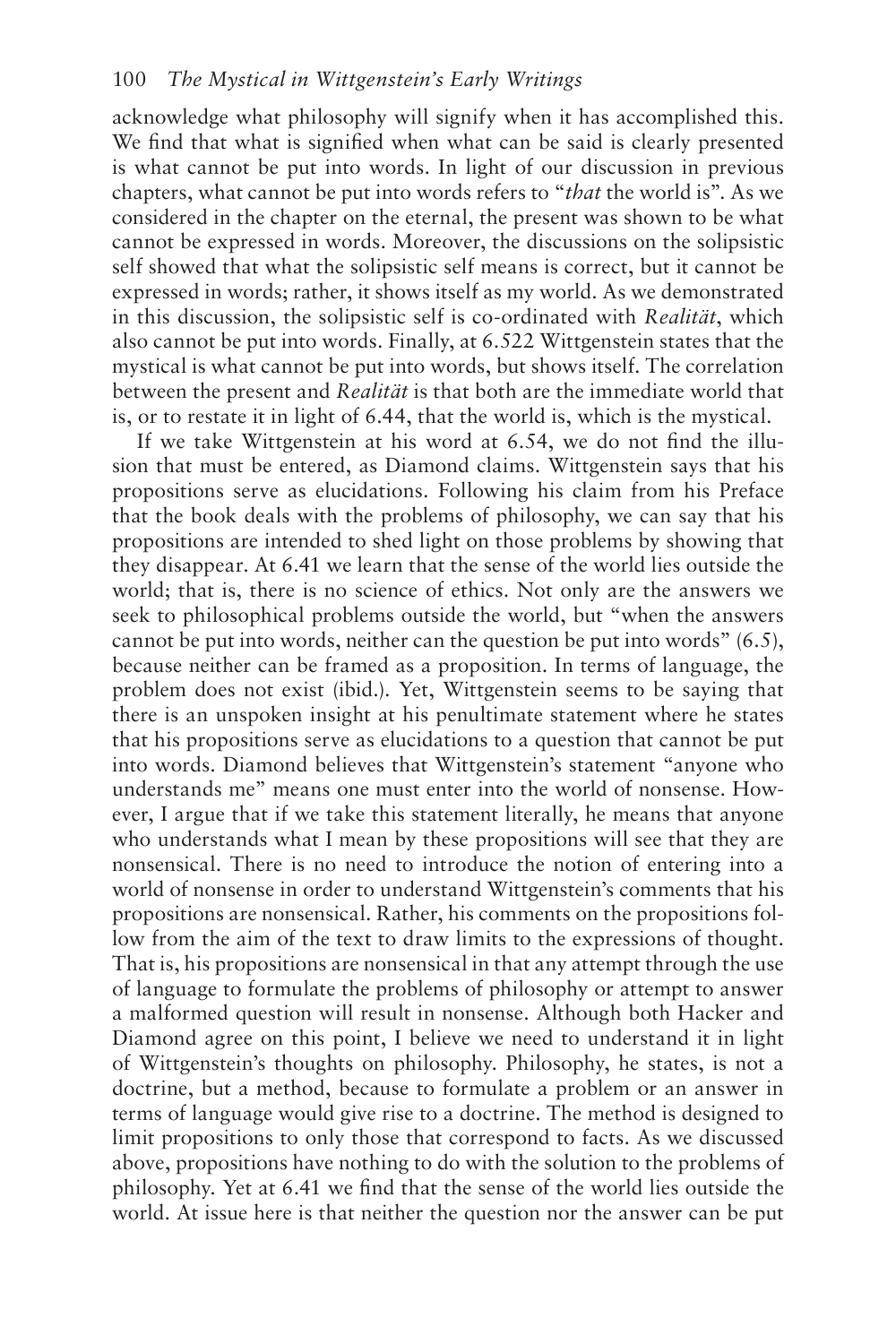into words (6.5). At 6.52 he tells us that even if all the problems that can be formulated into propositions (i.e. scientific questions) are answered, the problem of life remains. Here we find two errors in Diamond's thoughts.

First, if by entering into the illusion we are rid of the desire that brought us to philosophy and we realize that all philosophical propositions are nonsensical, we are still left with the problem of life. It is true that Wittgenstein states that the answer to the problem of life is that there is no question (6.52). However, he states that this solution "is seen in the vanishing of the problem" (6.521), because it cannot be put into words. That is, those that have discovered this sense of life in the vanishing of the problem find that they are "unable to say what constituted that sense" (ibid.). If the solution to the problem of life is the vanishing of the problem because neither the answer nor the question can be put into words, we must ask what else Wittgenstein means by what cannot be put into words. This brings us to our second point.

As we discussed throughout this project, what cannot be expressed in words is not limited to propositions that lack sense, (because they do not correspond to reality), but includes objects, the solipsistic self, *Realität*, the ethical and the mystical cannot be put into words. We shall now apply this knowledge to the problem of life. At 6.4312 Wittgenstein asks, "Is not this eternal life itself as much of a riddle as our present life?" The eternal life in this case refers to those who live in the present. His answer to the question about the riddle of life lies outside space and time. In the previous chapter on time we discovered that living in the present moment means to be outside time in terms of the temporal duration. He states at 6.4311 that living in the present is timelessness or eternity. As we discovered in the chapter on time, the present moment cannot be expressed in words. We could say that the present lies outside what can be said. However, in that present moment, and only in the present, the solipsistic self is co-ordinated with *Realität*. We see that the key parts to the solution to the problem of life (i.e., the present, the solipsistic self and *Realität*) cannot be expressed in words. As we have seen above, Diamond's account of the *Tractatus* offers many advantages in understanding the limits of language and the meaning of nonsense; however, she does not consider the application of this understanding towards the problem of life. We are reminded of a passage from the Preface where Wittgenstein states that the *Tractatus* contains "the final solution to the problem of philosophy". However, he follows this statement by claiming how little is achieved when the problems of philosophy are solved. So little is achieved because the problem of life remains. On this last issue (the problem of life), Diamond says nothing.

#### **JAMES CONANT**

In a similar vein to Diamond's reading of 6.54, James Conant takes the passage on nonsense as a key to understanding the *Tractatus*. As with Diamond,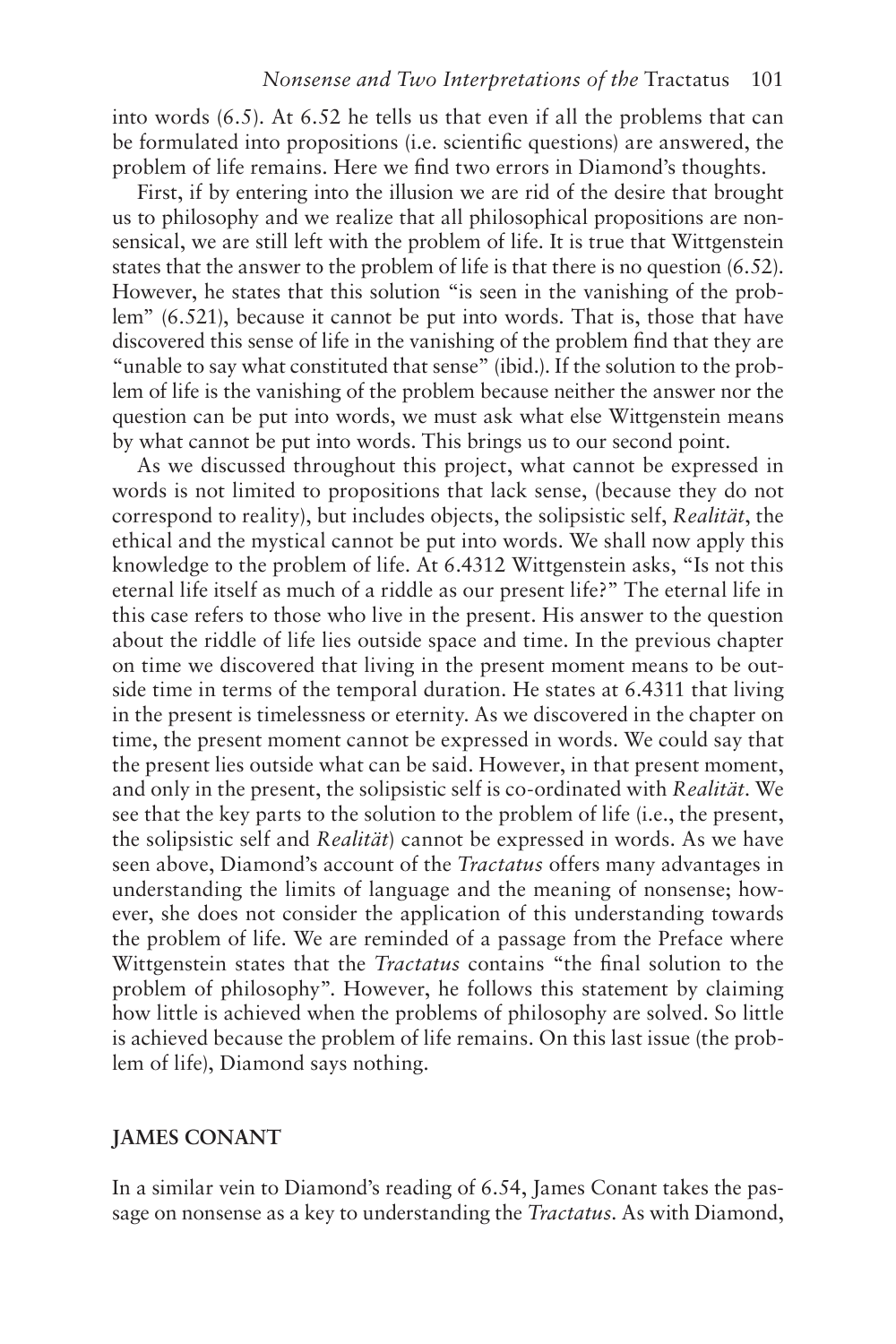Conant's strategy for attacking the metaphysical readings of the text is to go inside nonsense to show the flaws in the metaphysical interpretation of the *Tractatus*. Conant also agrees with Diamond that the *Tractatus* does not leave us with anything to take away from understanding nonsense. Rather, he argues that the nonsense passages are intended to free one from the confusion that is inherent in all philosophical theories. Conant's attack on the metaphysical reading of the *Tractatus* focuses on the denial that behind the logical structure of language there are metaphysical truths waiting to be found. His second point of criticism is that the rules of logic cannot be broken while remaining meaningful. Conant's point is that running up to the limit of language does not imply that there is something beyond. His view of the passage on throwing away the ladder (6.54) is that the entire ladder, rungs and all, must be thrown away leaving one with very little of the text that is any use once Wittgenstein's intention has been grasped.

In his essay "Elucidation and Nonsense in Frege and Early Wittgenstein" the ladder that Conant sees that must be thrown away consists of five rungs. At the bottom one sees that there is something that must be, in other words the "it" of metaphysical discourse. Next, one understands that the "it" cannot be said; then, that it cannot be thought. In other words, these two steps (the second and third) together mean that the limits of my language mean the limits of my thoughts. The fourth rung is the realization that all along there was no "it" to be grasped. That is, one sees if it cannot be thought, it cannot be grasped. Finally, at the fifth rung one throws away the entire ladder. Throughout the first four steps on the ladder one is engaged in the practice of traditional philosophy, inferring conclusions from premises and so on. However, at the fifth step he who has understood the *Tractatus* looks "back upon his progress upwards and 'recognizes' that he has only been going through the motions of 'inferring' (apparent) 'conclusions' from (apparent) 'premises'" (NW, 196). Conant's answer to the question "What, then, is one left with once one has thrown away the ladder?" is "Nothing." ("Throwing Away the Top of the Ladder" TATL, 337) He follows this response with the passage at 7 of the *Tractatus*: "Whereof we cannot speak, thereof we must be silent" (ibid.). In Conant's view the solution to the problem lies in the vanishing of the problem in the sense that philosophy is hopeless. In other words, the only thing that is lost by this approach is a house of cards. He states that nothing is really lost because "you are never deprived of anything that you never had or could have had" (ibid.). All that one loses is the confusion created by philosophical questions.

While Conant's focus is the problematic doctrine that "nonsense can make ineffable truths manifest", his other concern, unlike Diamond's, is the idea that we are left with nothing that must also be thrown away (TATL, 337). For his thoughts on this latter point we must turn to Wittgenstein's comments at 7. Conant's understanding of Wittgenstein's final passage on silence is shaped by his thoughts on 6.54. As with Diamond, Conant emphasizes the passage at 6.54: "anyone who understands me". Conant takes this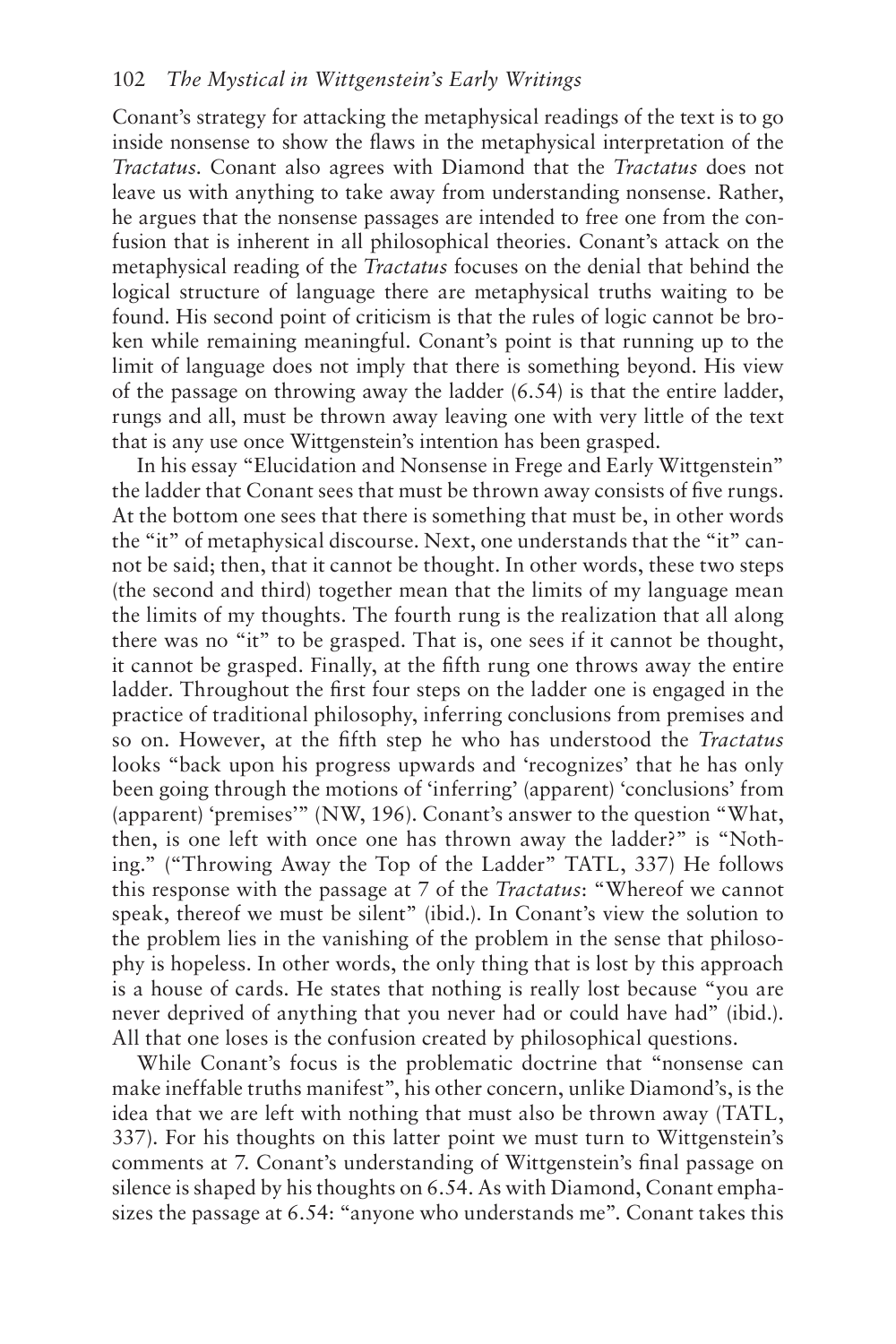passage to mean that while the reader cannot understand Wittgenstein's propositions (given that they are nonsense), we can understand him, or at least the activity with which he is engaged. This activity Conant states is "one of showing that we suffer from the illusion of thinking we mean something when we mean nothing" (TATL, 344). In Conant's view the aim is to free the reader from well formed propositions that "resonate with an aura of sense" (ibid.). The *Tractatus* leaves us with a silence in which nothing has been said or can be said of what we imagined we could say about the world. In order to see this silence, one must see that the book aspires to say nothing. In Conant's view, in a similar vein to Diamond, the silence we find in the *Tractatus* is not the end of philosophical discourse; rather, it is a silence that comes as a result of the attempt to assert philosophical truths (ibid.). "It is therefore not a silence the work itself confers upon us, but rather one in which it discovers us" (ibid.). That is, the book attempts to show us that we are subject to attractions of this kind. In other words, it provides us with a mirror in which we see our own philosophical inclinations. Conant believes that the silence, which Wittgenstein speaks, does not contain hidden meanings. The function of nonsense in the *Tractatus* is to show that "another less self-evidently nonsensical piece of nonsense is nonsense" (TATL, 345). Thus, the steps in the ladder are constructed in such a way that it is an insight into the nonsense of the propositions below that prompts insight into each of the steps toward the top.

However, we learn in Conant's endnotes (102) to "Elucidation and Nonsense in Frege and early Wittgenstein" that not all the sentences in the *Tractatus* are intended as nonsense. The sentences that he believes are intended as nonsense are those that elucidate. Referring to 4.112, he states that the *Tractatus* does not consist entirely of nonsense propositions. In Conant's words, he states that Wittgenstein does say: "A philosophical work consists *essentially* of elucidations" (NW, 216). However, Conant states that not every statement in the *Tractatus* needs be considered as nonsense, because not every sentence serves as an elucidation (ibid.). In Conant's view some sentences serve as the framework within which the passages on elucidation work. Other sentences offer instructions about how the book should be read, while still others offer guidance about what is going on in a stretch of elucidations. Conant's position is that most of the statements he considers in his article are of the kind that "impart their instructions concerning the nature of the elucidatory aim and method of the work if recognized as *sinnvoll*" (i.e. meaningful) (ibid.). By suggesting that there exists a division between nonsense statements and meaningful statements, these passages seem to indicate that Conant contradicts his own criticism of the metaphysical interpretation of the text. Moreover, Conant appears to suggest that there is a doctrine that can be discovered through the passages that pertains to the framework. However, Conant denies that nonsense statements are intrinsically nonsense (*Unsinn*) or meaningful *(Sinn)* (ibid.). "There can be no fixed answer to the question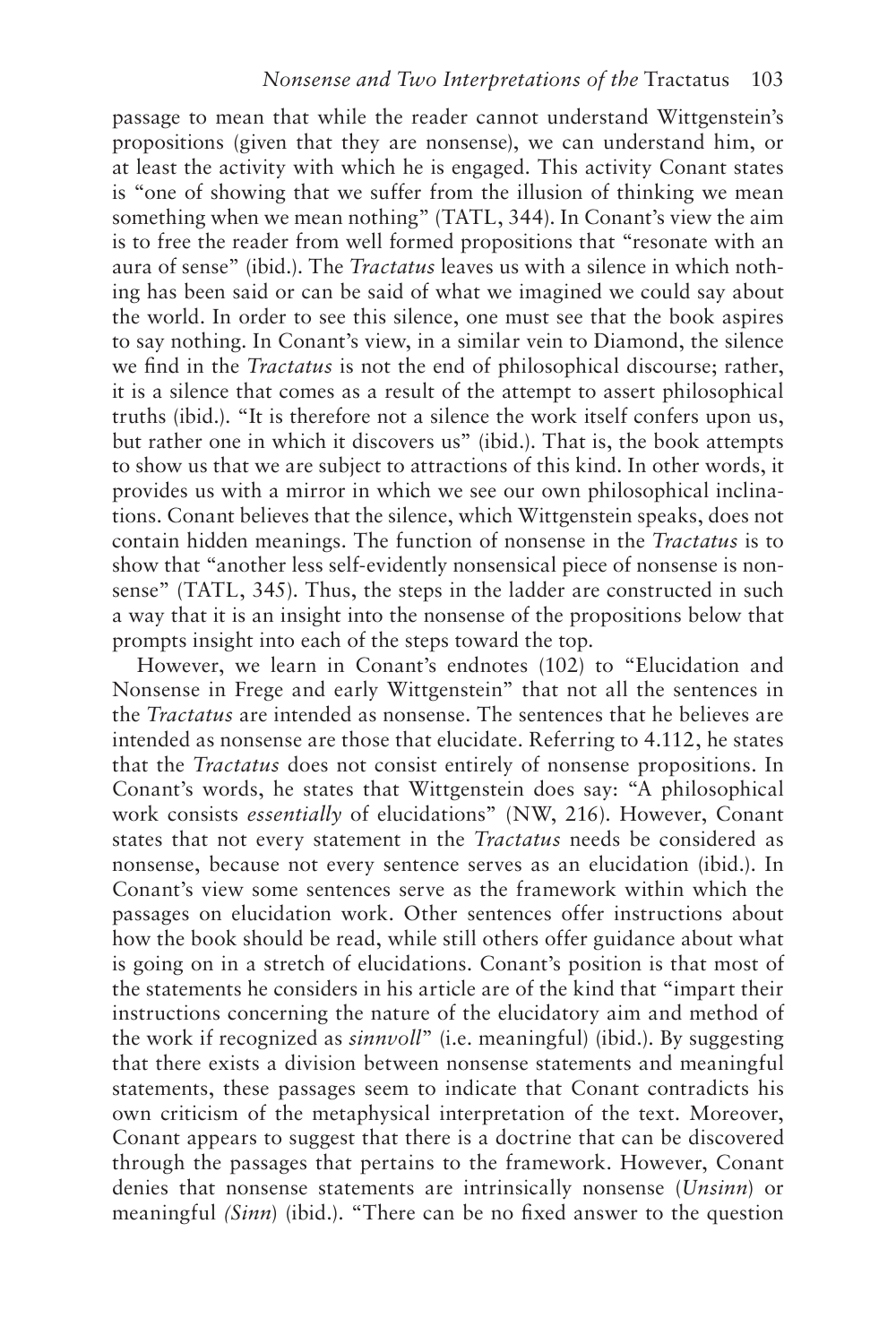what kind of work a given remark with the text accomplishes" (ibid.). The level of sense each reader brings to the text will determine the meaning of a sentence. In other words, not only is there not an ineffable or absolute "it" philosophy hopes to reveal, but the passages one sees as nonsense or framework are not absolute, being defined according to the level where one finds one's self on the ladder. "What sort of foothold(s) a given remark provide(s) a given reader in her progress up the ladder thus depend(s) upon the sort(s) of aspects it presents to her, and that will depend on her" (NW, 217). Conant's suggestion here is similar to what we found in Diamond. The text serves as a guide into the world of nonsense and instructs one up the ladder until one reaches the top where, being free from the illusion of philosophical language, one throws the ladder away. The meaning one finds in the framework is not inherent, but only conveys its meaning concerning the aim of the book "if recognized as *sinnvoll*". In other words, if framework sentences are recognized as meaningful, the meaning of these sentences is found in their use as the framework.

Given this interpretation of the *Tractatus*, I think Conant's understanding of the text neglects the robust reading he intends to bring to it. Conant interprets 6.54 in terms of 4.112 where Wittgenstein states that a philosophical work consists of elucidations that aim at the logical clarification of thoughts. However, the other passage where Wittgenstein uses the tern "elucidation" does not support Conant's views. At 3.263 Wittgenstein states, "Elucidations are propositions that contain primitive signs [names]". His point here is that names are simple and cannot be further broken down (3.26). The meaning of a name is shown through its application (3.262). In showing itself in a proposition, a name expresses its meaning. The use of the term "elucidation" at 3.263 suggests that the light that is shone on the meaning of a proposition occurs in the moment it shows itself. At 4.112 where Wittgenstein states that a philosophical work should consist of elucidations, I think he means the term "elucidations" in the sense of 3.623. That is, elucidations show their meaning without logic or steps. Wittgenstein attempts to show the reader the limits of the expressions of thought with propositions; however, when this is understood the limits of thought are seen as nonsensical. In other words, the end of the book inspires us to see that philosophical propositions, including the ones in the text, are senseless. The difference between the view that I am proposing and the one we find in Conant is as follows. Conant suggests that the text consists of propositions that serve as a framework for other propositions which themselves are elucidations enabling one to progress to a point where the propositions in the text are understood as nonsensical. I think that a better understanding is one in which the propositions of the text serve as a means to shed light that enables one to see that the propositions of the text are senseless. The difference I want to stress is that in the end Conant leaves us with an *understanding about* nonsense, while I believe that Wittgenstein's intention is to enable us to *see immediately* the work as nonsensical. This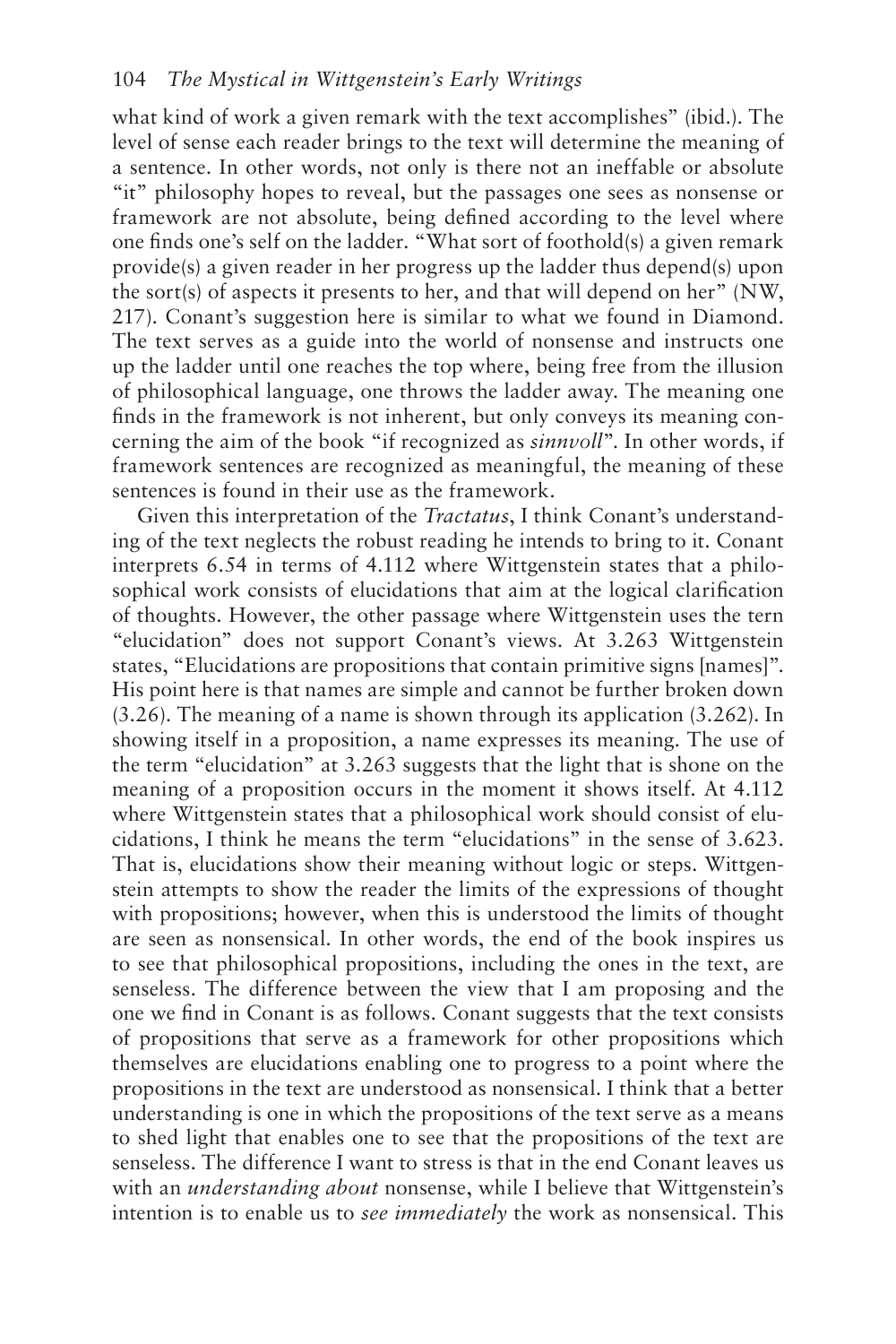reading is supported by the final passage at 6.54: "He must transcend these propositions, and then he will *see* the world aright" (emphasis mine).

Conant believes the *Tractatus* leaves the reader free from the attraction he or she has for words that are meaningless (i.e. philosophical doctrine). In answer to the question "What does this understanding leave us with after we have thrown away the ladder?" Conant's reply is "our own sense of deprivation." (TATL, 337) That is, Conant believes we are simply left with silence, as found at 7. The sense of deprivation is one in which we are left with a feeling of loss for something we never had. However, despite the important points Conant makes regarding the elimination of metaphysical language, this not the aim of the *Tractatus*. Wittgenstein's intention is not to leave us with a sense of deprivation. Rather, he wants to lead us to a point where we will see the world correctly. I think if Wittgenstein's concern was with metaphysics or the rejection of metaphysics he would have stated his position in the Preface. Conant may be right that Wittgenstein's work destroys a house of cards, or an unfounded notion of metaphysics, but Wittgenstein's intention is to set limits to the expressions of thought so that we can see the world aright. The focus of the *Tractatus* is neither metaphysics nor the rejection of metaphysics. Rather, the aim of the text is the clarification of thoughts in order to determine what can and cannot be spoken. What follows from that point may or may not be metaphysics, (or something else altogether), but it is important that we keep Wittgenstein's aim of the *Tractatus* foremost in our attempt to understand the book.

If we understand the *Tractatus* in terms of limiting language to what we can say, the point I have made through this book is that what cannot be put into words must not be conflated with reality. That is, while there is nothing that can be said about metaphysics, *Realität*, the solipsistic self, objects and the mystical cannot be expressed in words. To explain this point I turn to Conant's discussion about the fourth rung of his description of the ladder. Conant's interpretation of this rung is that one realizes that what cannot be thought also cannot be grasped. While this view is correct, he fails to recognize the significance of what cannot be thought, or said. Conant states that at the fourth rung one realizes that the "it" in metaphysics cannot be said, but one continues to communicate under the guise of showing rather than saying thoughts about the "it" (NW, 196). Conant's view is that simply there is no "it" to be either said or shown. In contrast to Conant, I believe a more plausible position is that the "it", as he calls it, cannot be put into words and cannot be said either to exist or not exist. Wittgenstein's point is that what lies outside language cannot be expressed in language. The problem with phrases such as "what lies outside language" suggests that something is outside a barrier into another space, as one might think of something being outside a jar. However, "outside" does not mean the other side of language. In the example of contradictory opposites we discussed in chapter 5, outside language means not-language. What lies outside language does not possess the quality of individuation. What is not-language,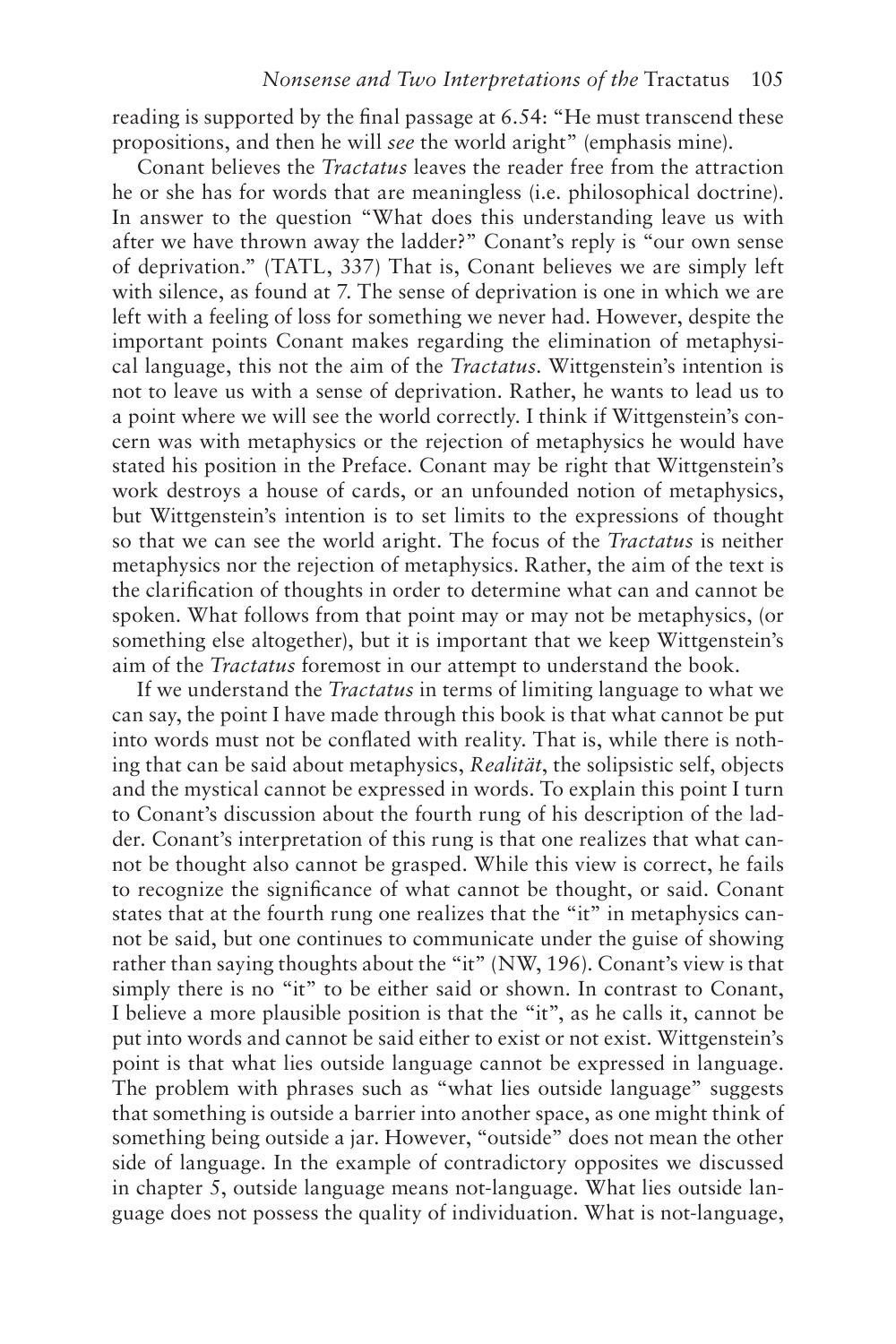in this case, means only that nothing can be said. As I mentioned, from the viewpoint of outside language this implies that one cannot say that a thing exists or does not exist. However, while Conant stresses the first part of 6.54, he neglects the second part: "He must transcend these propositions, and then he will see the world aright." That is, while stressing the elimination of nonsensical propositions, Conant neglects the importance of seeing the world aright.

The significance of the latter passage at 6.54 is found in the word "see". What Wittgenstein means by seeing the world aright is linked to seeing the world *sub specie aeterni* (6.45 and NB, 83). If we take at face value Wittgenstein's letter to Ficker, the point of the *Tractatus* is an ethical one. As we discussed in the previous chapter, the ethical means the "good or bad exercise of the will" (6.421). Ethics is transcendental; it cannot be put into words (6.421). However, as the good exercise of the will, it is an action. By this action he means that the will is the "centre of the world, which we call the I, and which is the bearer of ethics" (NB, 80). According to Wittgenstein, the I is not something we know or experience, as we objectively know the world (ibid.). The I lies outside the world. By the term "good exercise of the will" Wittgenstein means that an act is an action without the subject or the actor, as we discussed in the previous chapter. In other words there is only the action. The other example we considered was the relationship of the thinker to thoughts. According to Wittgenstein, the subject lies outside the world, so one cannot say that there is a thinker that thinks thoughts; rather, there are only thoughts. In other words, the actor is the action, and the thinker is the thought. The point of ethics is to see the world *sub specie aeternitatis*; that is, to see the world from the outside (NB, 83). This view cannot be accomplished with propositions about what it means to see from this perspective; rather, Wittgenstein leaves the reader with the silence he mentions at 7. If we read 6.54 in light of NB 83, to see the world from the outside means to see the world aright. The view of the world we find at NB 83 is to see the world without propositions, *sub specie aeterni*. To view the world in this way, as we read at 6.45, is the mystical.

#### **CONCLUSION**

Although the metaphysical accounts of the *Tractatus* found in Anscombe and Hacker offer an interesting interpretation of the passages we discussed, their views on the book must be rejected because they do not take into account other passages that reject metaphysics. On the other hand, Diamond and Conant reject all metaphysical views, including that there are two kinds of nonsense, illuminating and meaningless. Diamond provides sound arguments that reject both the positivist's and the metaphysical reading of the text and offers an interesting account of entering the illusion of the *Tractatus* in order to remove the allure of metaphysical propositions.